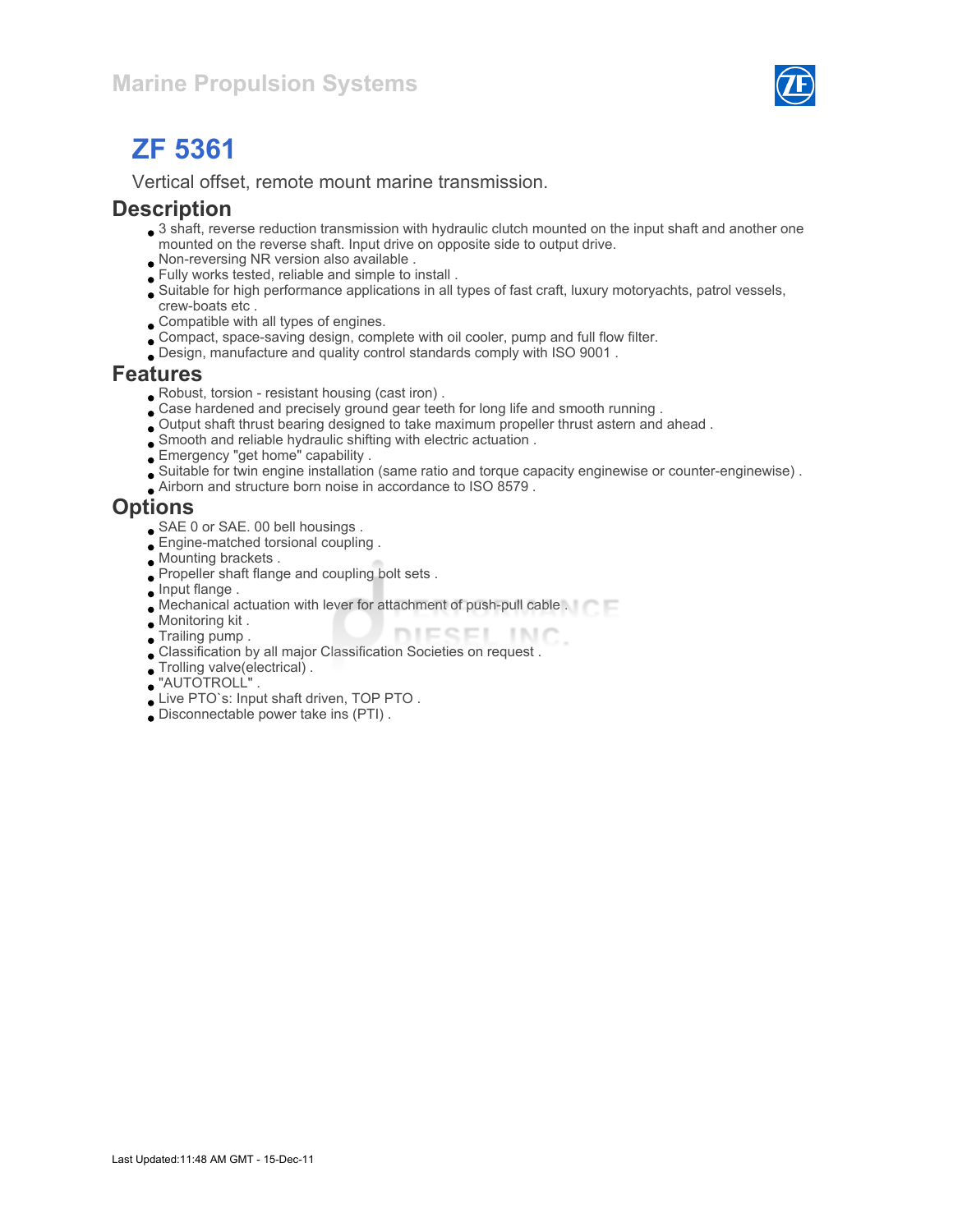

## Pleasure Duty

| <b>RATIOS</b>                      | MAX.<br>POWER/RPM<br><b>TORQUE</b> |      |           |                    | <b>INPUT POWER CAPACITY</b> |    |                              |          |    |          | MAX.<br><b>RPM</b> |
|------------------------------------|------------------------------------|------|-----------|--------------------|-----------------------------|----|------------------------------|----------|----|----------|--------------------|
|                                    | Nm                                 | ftlb | <b>kW</b> | hp                 | kW                          | hp | kW                           | hp       | kW | hp       |                    |
|                                    |                                    |      |           |                    |                             |    |                              | 2300 rpm |    | 2450 rpm |                    |
| $\Box$ 3.471*, 4.033, 4.464, 5.040 | 9600                               | 7081 |           | 1.0052 1.3480 2111 |                             |    | 2831  2312  3100  2463  3303 |          |    |          | 2600               |
| 15.500                             | 9464                               | 6980 |           | 0.9910 1.3289 2081 |                             |    | 2791  2279  3057  2428  3256 |          |    |          | 2600               |

\* Special Order Ratio.

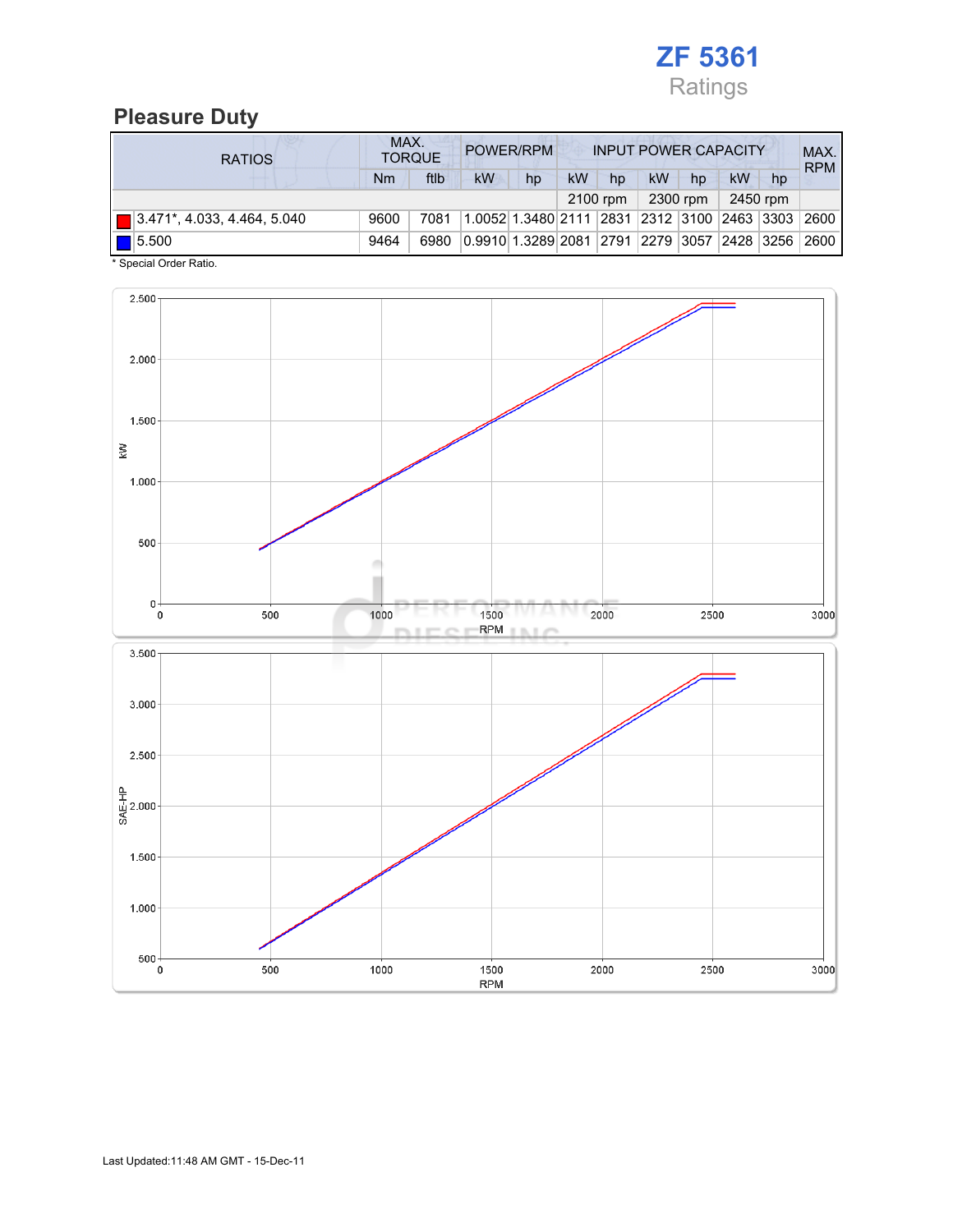

## Light Duty

| <b>RATIOS</b>                            | MAX.<br>POWER/RPM<br><b>INPUT POWER CAPACITY</b><br><b>TORQUE</b> |      |                                            |    |    |    |           |    |                    | MAX.<br><b>RPM</b> |      |
|------------------------------------------|-------------------------------------------------------------------|------|--------------------------------------------|----|----|----|-----------|----|--------------------|--------------------|------|
|                                          | Nm                                                                | ftlb | kW                                         | hp | kW | hp | <b>kW</b> | hp | <b>kW</b>          | hp                 |      |
| 2100 rpm<br>2300 rpm<br>1800 rpm         |                                                                   |      |                                            |    |    |    |           |    |                    |                    |      |
| $\blacksquare$ 3.471*, 4.033, 4.464      | 9300                                                              | 6859 | 0.9738 1.3059 1753  2351  2045  2742  2240 |    |    |    |           |    |                    | $ 3004\rangle$     | 2600 |
| $\vert$ 5.040                            | 9010                                                              | 6645 | 0.9435   1.2652   1698   2277              |    |    |    | 1981      |    | 2657   2170   2910 |                    | 2600 |
| $\blacksquare$ 5.500<br>. <del>.</del> . | 8325                                                              | 6140 | 0.8717 1.1690 1569 2104 1831               |    |    |    |           |    | 2455  2005  2689   |                    | 2600 |

\* Special Order Ratio.

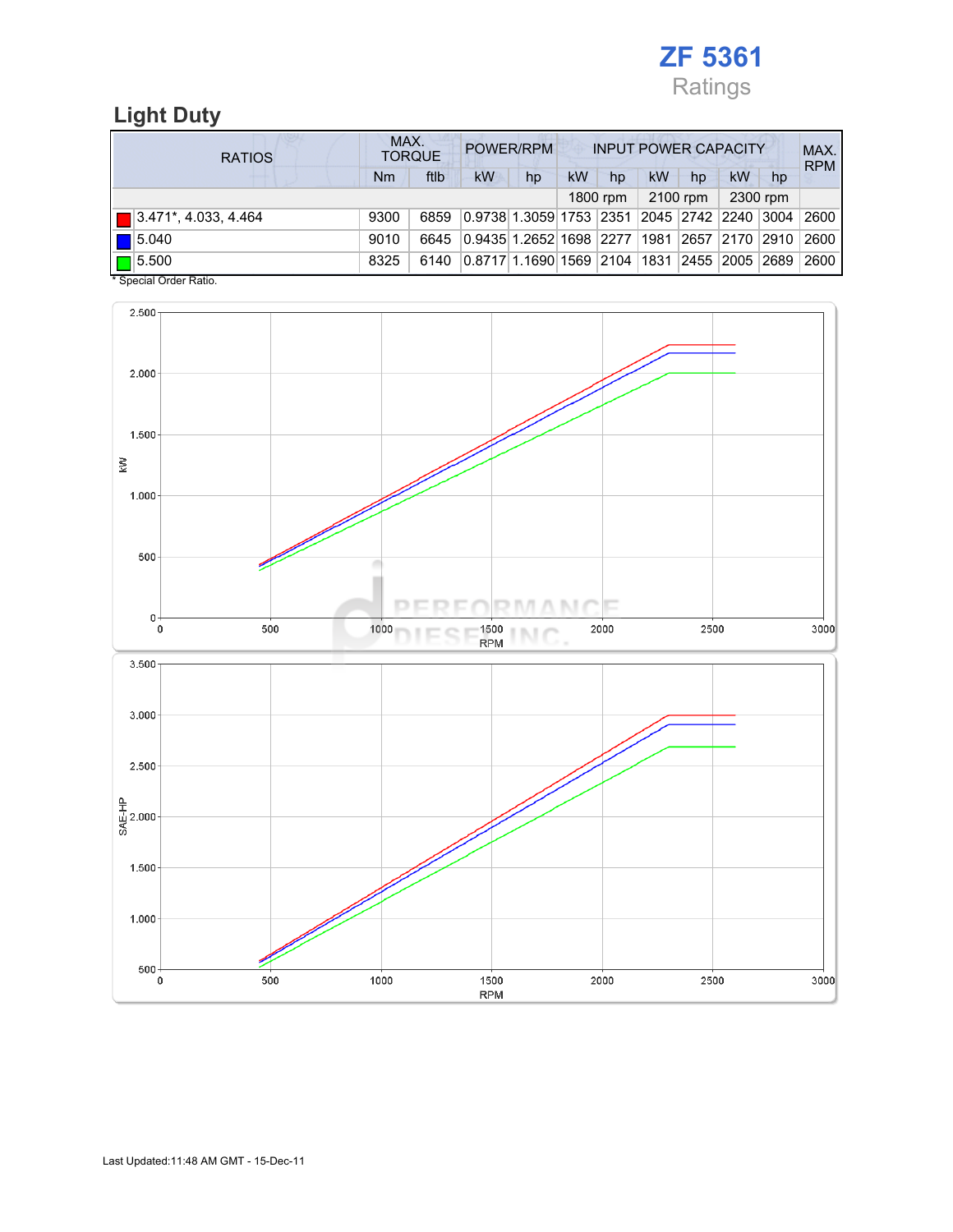## ZF 5361 Dimensions

Œ



| mm (inches) |                |                |    |                |                            |  |                                                                                                    |    |           |  |  |
|-------------|----------------|----------------|----|----------------|----------------------------|--|----------------------------------------------------------------------------------------------------|----|-----------|--|--|
|             | B <sub>1</sub> | B <sub>2</sub> | H1 | H <sub>2</sub> |                            |  | L2                                                                                                 | L3 | Bell Hsg. |  |  |
|             |                |                |    |                |                            |  | 460 (18.1) 465 (18.3) 465 (18.3) 415 (16.3) 855 (33.6) 776 (31.1) 570 (22.3) 149 (5.90) 180 (7.10) |    |           |  |  |
|             |                | Weight kg (lb) |    |                | Oil Capacity Litre (US qt) |  |                                                                                                    |    |           |  |  |
|             |                | 1,350(2,970)   |    |                | 60.0(54.0)                 |  |                                                                                                    |    |           |  |  |

#### SAE Bell Housing Dimensions

|         |    |                                                   |    | <b>Bolt Holes</b> |                 |  |  |
|---------|----|---------------------------------------------------|----|-------------------|-----------------|--|--|
| SAE No. |    |                                                   |    | No.               | <b>Diameter</b> |  |  |
|         | mm | mm                                                | mm |                   | mm              |  |  |
|         |    | 647.7 25.5 679.45 26.75 711.2 28.0 16 13.49 17/32 |    |                   |                 |  |  |

## Output Coupling Dimensions

|    |      |             |       |               |                                                         | <b>Bolt Holes</b> |  |      |      |              |  |
|----|------|-------------|-------|---------------|---------------------------------------------------------|-------------------|--|------|------|--------------|--|
|    |      |             |       |               |                                                         |                   |  |      | No.  | Diameter (E) |  |
| mm | - in | $-1$ mm $-$ | in mm | $\mathsf{In}$ | mm                                                      |                   |  | mm   |      |              |  |
|    |      |             |       |               | 350   13.8   310   12.2   220   8.66   35.0   1.38   18 |                   |  | 24.2 | 0.95 |              |  |